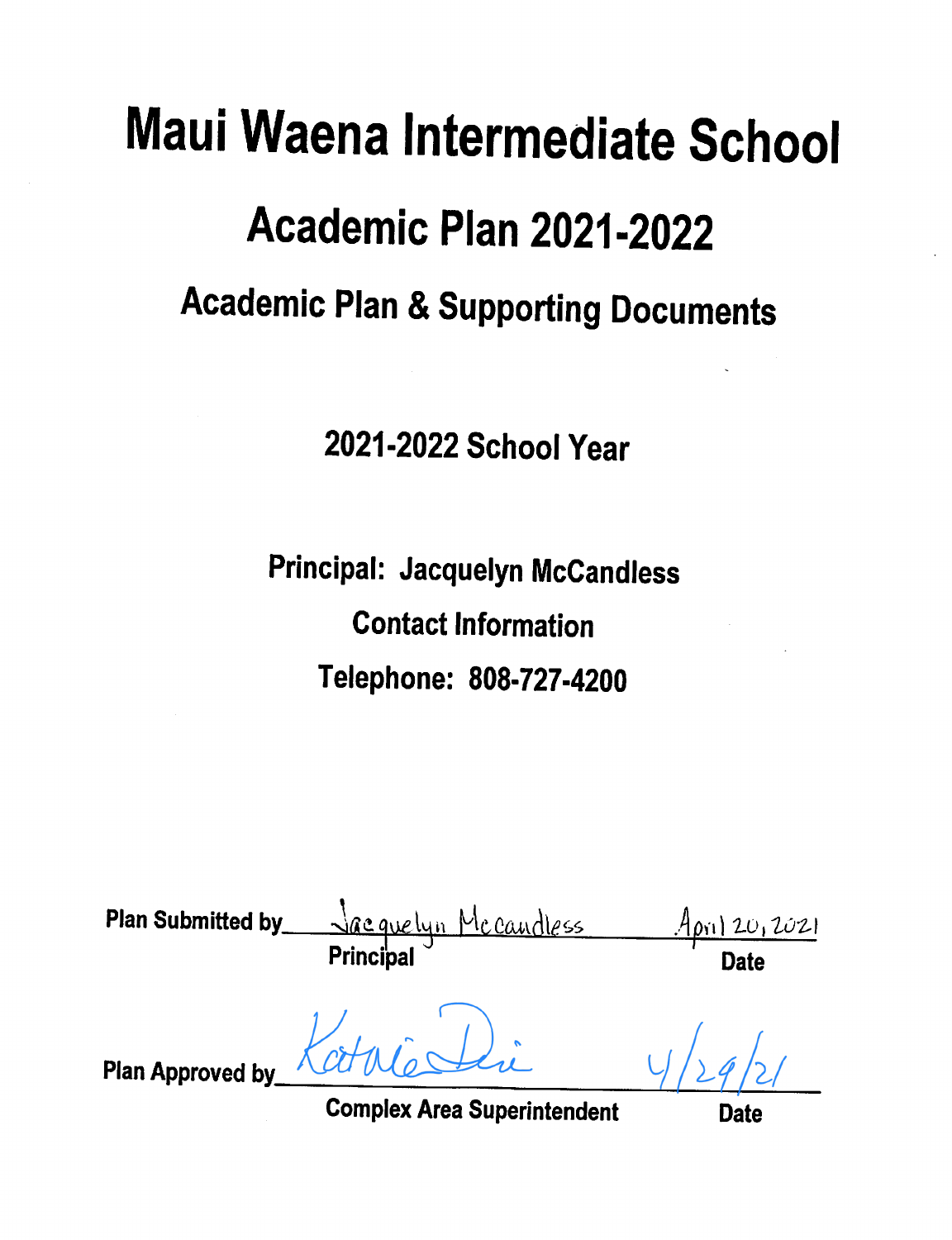

# **2020 Academic Plan School Year 2020-2022 (revised)**

## **Maui Waena Intermediate School**

Developing a collaborative Academic Plan framed by the HIDOE Learning Organization is the foundation for a forward focused 3-Year Academic Plan. An effective Academic Plan utilizes existing school resources to improve and/or introduce new ideas that accelerate the school community's knowledge about ending achievement gaps and providing equitable services for all students. A forward focused Academic Plan clearly describes a school's Theory of Action that incorporates the following:1) analyzing data to explain achievement gaps; 2) incorporating measurable outcomes that inform a school how to close the achievement gap; and, 3) applying contextual and community measurements and assessments.

Starting from a comprehensive needs assessment, schools design measurable outcomes from the study of organizational, instructional, and student support systems. The measurable outcomes are implemented and improved through Plan, Do, Study, Act (PDSA) cycles, and systemized by leading indicators.

## **HIDOE Learning Organization**

**Pipeline of Emerging Ideas:** To prepare for emerging trends, advancements and changes that impact education, ideas are tried and vetted by our schools and teams, some will advance to support the core.

● The **Pipeline of Emerging Ideas** is linked to the HIDOE 2020-30 Strategic Plan (page 5).

**Innovation in Support of the Core:** New strategies and systems for delivering teaching and learning. High-Impact strategies: School Design, Teacher Collaboration, Student Voice.

● The 3-Year Academic Plan incorporates School Design and Student Voice for **Innovation in Support of the Core** (pages 3-4).

**Teaching & Learning Core:** Focus: equity and excellence in core curriculum and supports

● The 3-Year Academic Plan is structured by the HIDOE Learning Organization, and it is founded on the **Teaching & Learning Core** (page 2).

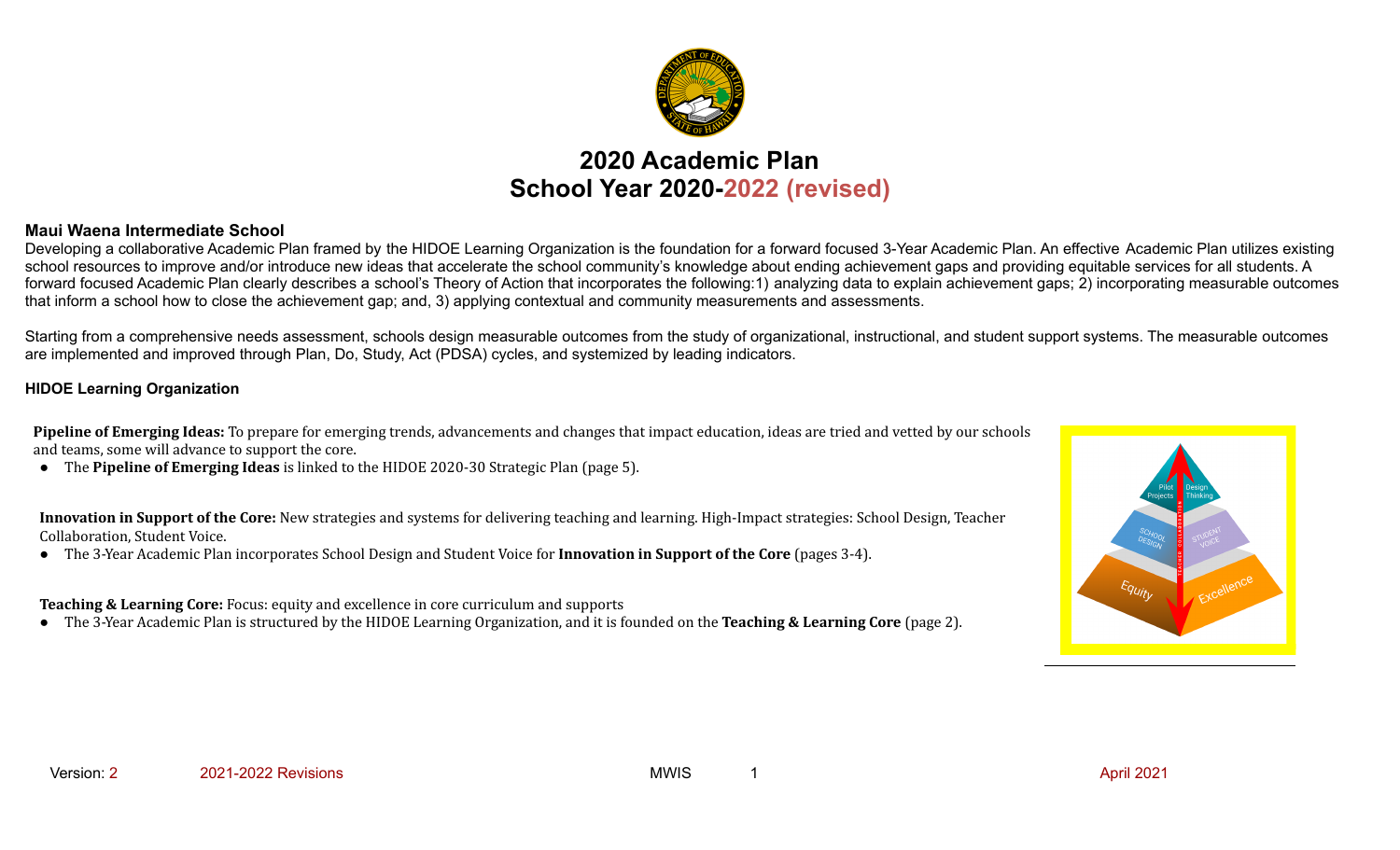

# **Teaching & Learning Core: Equity and Excellence**

In order to address equity, list the targeted subgroup(s) and their identified needs. Specifying enabling [activities](https://docs.google.com/document/d/1_CBCCCUPTqpr2sEeh1fQ9EUVupyhBBZlYUdzcm9zCw0) in the academic plan should address identified subgroup(s) and their needs.

| <b>Achievement Gap</b>                                                                                                                                                                                                                                                                                                                                                                                                                                                                                                                          | <b>Theory of Action</b>                                                                                                                                                                                                                                                                                                                                                                                                                                                                                                                                                                                                                                                                                                                                                                                                                                                                                                             | <b>Enabling Activity</b>                                                                                                                                                                                                                                                                                                                                                                                                                                                                                                                                                                                                                                                                                                                                           |
|-------------------------------------------------------------------------------------------------------------------------------------------------------------------------------------------------------------------------------------------------------------------------------------------------------------------------------------------------------------------------------------------------------------------------------------------------------------------------------------------------------------------------------------------------|-------------------------------------------------------------------------------------------------------------------------------------------------------------------------------------------------------------------------------------------------------------------------------------------------------------------------------------------------------------------------------------------------------------------------------------------------------------------------------------------------------------------------------------------------------------------------------------------------------------------------------------------------------------------------------------------------------------------------------------------------------------------------------------------------------------------------------------------------------------------------------------------------------------------------------------|--------------------------------------------------------------------------------------------------------------------------------------------------------------------------------------------------------------------------------------------------------------------------------------------------------------------------------------------------------------------------------------------------------------------------------------------------------------------------------------------------------------------------------------------------------------------------------------------------------------------------------------------------------------------------------------------------------------------------------------------------------------------|
| Identify and describe an achievement gap including but not limited<br>to Special Education or English Learners or any other sub group.<br>The description must be gathered from a CNA such as Title I,<br>WASC Self Study, International Baccalaureate, and may include<br>additional local measurements.<br>1. ELL: persistent achievement gap in ELA, Math,<br>despite gains (CNA 11; 14-15)<br>SPED: persistent achievement gap despite gains<br>(CNA 11; 14)<br>RTI Tier 1 (CNA pg. 10)<br>3.<br>RTI Tier 2 (CNA pg. 10)<br>SW <sub>1</sub> | What is your Theory of Action (if-then) to improve the achievement<br>gap?<br>1. If research-based EL strategies are implemented<br>school wide along with support from the ELL<br>program, then increased EL proficiency will decrease<br>the persistent achievement gap.<br>2. If research-based strategies are implemented school<br>wide along with SPED support, then increased<br>proficiency will decrease the persistent achievement<br>gap.<br>3. If Tier 1 strategies are effectively implemented school<br>wide, then the Well Below groups will decrease and<br>the Proficient and Near Proficient groups would<br>increase as evidenced by SBA and iReady data.<br>4. If a clear Tier 2 structure is in place, then there will be<br>clear protocols to identify students who need Tier 2<br>support in a timely manner and provide resources<br>and services that will decrease their individual<br>achievement gaps. | What are your <b>Enabling Activities</b> to improve the achievement<br>gap?<br><b>ELL Enabling Activities:</b><br>a. Purchase print/digital curricula &<br>supplemental materials<br>b. Staff ELL PD<br>Support for ELL Action Plan<br>d. Support TSI-CU ELL Plan<br>2. SPED Enabling Activities:<br>a. Purchase print/digital curricula &<br>supplemental materials<br>Staff SPED PD<br>h.<br>c. Support for TSI-CU SPED plan<br>3. Tier 1 Enabling Activities:<br>a. Purchase print/digital curricula,<br>supplemental, and assessment materials<br>b. Staff Training in research-based Tier 1<br>strategies.<br>4. Tier 2 Enabling Activities:<br>a. Create a clear structure and protocol with<br>identified resources for supporting Tier 2<br>interventions. |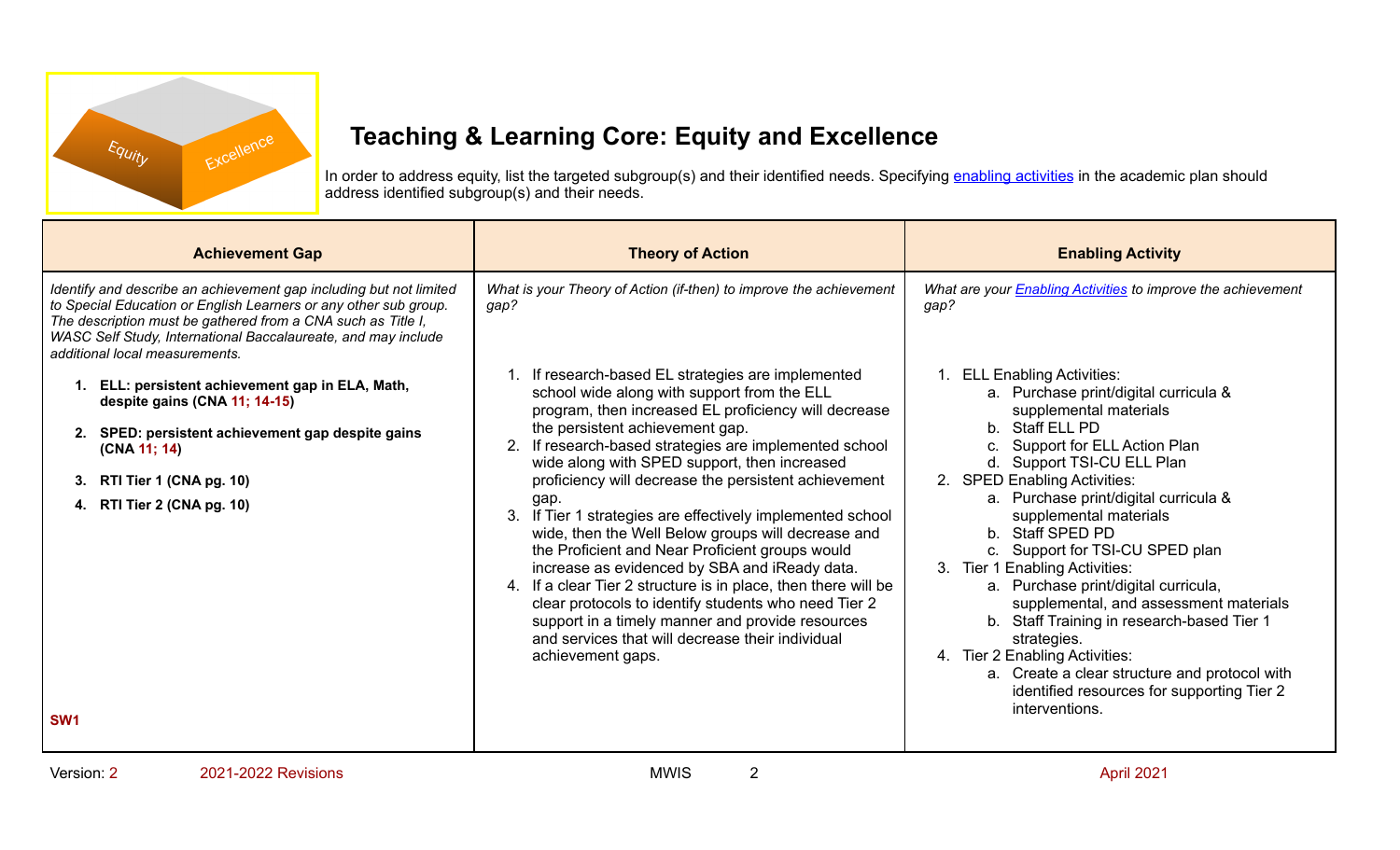

# **Innovation in Support of the Core: School Design and Student Voice**

Describe here your complex/school contexts for School Design and Student Voice. Describe here your current and continuing initiatives that will further advance your 2020-21 School Design and Student Voice. Describe here your Conditions for Success for School Design and Student Voice.

| SY 2020-21 Measurable Outcomes                                                                                                                                                                                                                                                                                                                                                                                                                                                                                                                                                                                                                                                                                                                           | SY 2021-22 Measurable Outcomes                                                                                                                                                                                                                                                                                                                                                                                                                                                                                                                                                                                                                                                                                                                              | SY 2022-23 Measurable Outcomes                                                                                                                                                                                                                                                                                                                                                                                                                                                                                                                                                                                                                                                                                                                              |
|----------------------------------------------------------------------------------------------------------------------------------------------------------------------------------------------------------------------------------------------------------------------------------------------------------------------------------------------------------------------------------------------------------------------------------------------------------------------------------------------------------------------------------------------------------------------------------------------------------------------------------------------------------------------------------------------------------------------------------------------------------|-------------------------------------------------------------------------------------------------------------------------------------------------------------------------------------------------------------------------------------------------------------------------------------------------------------------------------------------------------------------------------------------------------------------------------------------------------------------------------------------------------------------------------------------------------------------------------------------------------------------------------------------------------------------------------------------------------------------------------------------------------------|-------------------------------------------------------------------------------------------------------------------------------------------------------------------------------------------------------------------------------------------------------------------------------------------------------------------------------------------------------------------------------------------------------------------------------------------------------------------------------------------------------------------------------------------------------------------------------------------------------------------------------------------------------------------------------------------------------------------------------------------------------------|
| What are your Measurable Outcomes around School Design and<br>Student Voice? What are you designing?                                                                                                                                                                                                                                                                                                                                                                                                                                                                                                                                                                                                                                                     | What are your Measurable Outcomes around School Design and<br>Student Voice? What are you designing?                                                                                                                                                                                                                                                                                                                                                                                                                                                                                                                                                                                                                                                        | What are your Measurable Outcomes around School Design and<br>Student Voice? What are you designing?                                                                                                                                                                                                                                                                                                                                                                                                                                                                                                                                                                                                                                                        |
| 1. All students will receive cohesive, standards-based<br>intentional Tier 1 instruction (SD)<br>2. Students will engage in collaborative learning<br>conversations & feedback processes in class (SV)<br>Continue to seek out appropriate opportunities for<br>inclusion (SD)<br>4. Maintenance and upgrading of 1:1 tech to facilitate<br>student learning, instruction and assessment (SD)<br>5. Continue addressing WASC Critical Areas for Follow<br>Up through Focus 2.0 groups, plans & products (SD;<br>SV)<br>6. Continue I & M support for new to teaching & new to<br>MWIS/HI staff--mentors, training, forum attendance<br>(SD)<br>7. Highlight student opportunities for choices (projects<br>community outreach) within pacing guides (SV) | 1. All students will receive cohesive, standards-based<br>intentional Tier 1 instruction (SD)<br>2. Students will engage in collaborative learning<br>conversations & feedback processes in class (SV)<br>3. Continue to seek out appropriate opportunities for<br>inclusion (SD)<br>4. Maintenance and upgrading of 1:1 tech to facilitate<br>student learning, instruction and assessment (SD)<br>5. Continue addressing WASC Critical Areas for Follow<br>Up through Focus 2.0 groups, plans & products (SD;<br>SV)<br>6. Continue I & M support for new to teaching & new to<br>MWIS/HI staff--mentors, training, forum attendance<br>(SD)<br>7. Highlight student opportunities for choices (projects<br>community outreach) within pacing guides (SV) | 1. All students will receive cohesive, standards-based<br>intentional Tier 1 instruction (SD)<br>2. Students will engage in collaborative learning<br>conversations & feedback processes in class (SV)<br>3. Continue to seek out appropriate opportunities for<br>inclusion (SD)<br>4. Maintenance and upgrading of 1:1 tech to facilitate<br>student learning, instruction and assessment (SD)<br>5. Continue addressing WASC Critical Areas for Follow<br>Up through Focus 2.0 groups, plans & products (SD;<br>SV)<br>6. Continue I & M support for new to teaching & new to<br>MWIS/HI staff--mentors, training, forum attendance<br>(SD)<br>7. Highlight student opportunities for choices (projects<br>community outreach) within pacing guides (SV) |
| Why are you implementing them?                                                                                                                                                                                                                                                                                                                                                                                                                                                                                                                                                                                                                                                                                                                           | Why are you are implementing them?                                                                                                                                                                                                                                                                                                                                                                                                                                                                                                                                                                                                                                                                                                                          | Why are you are implementing them?                                                                                                                                                                                                                                                                                                                                                                                                                                                                                                                                                                                                                                                                                                                          |
| Reinforce best practices<br>support and retain good teachers                                                                                                                                                                                                                                                                                                                                                                                                                                                                                                                                                                                                                                                                                             | Reinforce best practices<br>support and retain good teachers<br>$\overline{\phantom{a}}$<br>Student Learning Needs Priorities Identified for<br>Mid-Cycle Report<br>A. Reading Comprehension<br>Problem-solving<br>В.<br><b>Communicating Reasoning</b><br><b>Complex Thinker</b><br>D.<br>F.<br><b>Effective Communicator</b>                                                                                                                                                                                                                                                                                                                                                                                                                              | Reinforce best practices<br>support and retain good teachers                                                                                                                                                                                                                                                                                                                                                                                                                                                                                                                                                                                                                                                                                                |
| 2021-2022 Revisions<br>Version: 2                                                                                                                                                                                                                                                                                                                                                                                                                                                                                                                                                                                                                                                                                                                        | 3<br><b>MWIS</b>                                                                                                                                                                                                                                                                                                                                                                                                                                                                                                                                                                                                                                                                                                                                            | April 2021                                                                                                                                                                                                                                                                                                                                                                                                                                                                                                                                                                                                                                                                                                                                                  |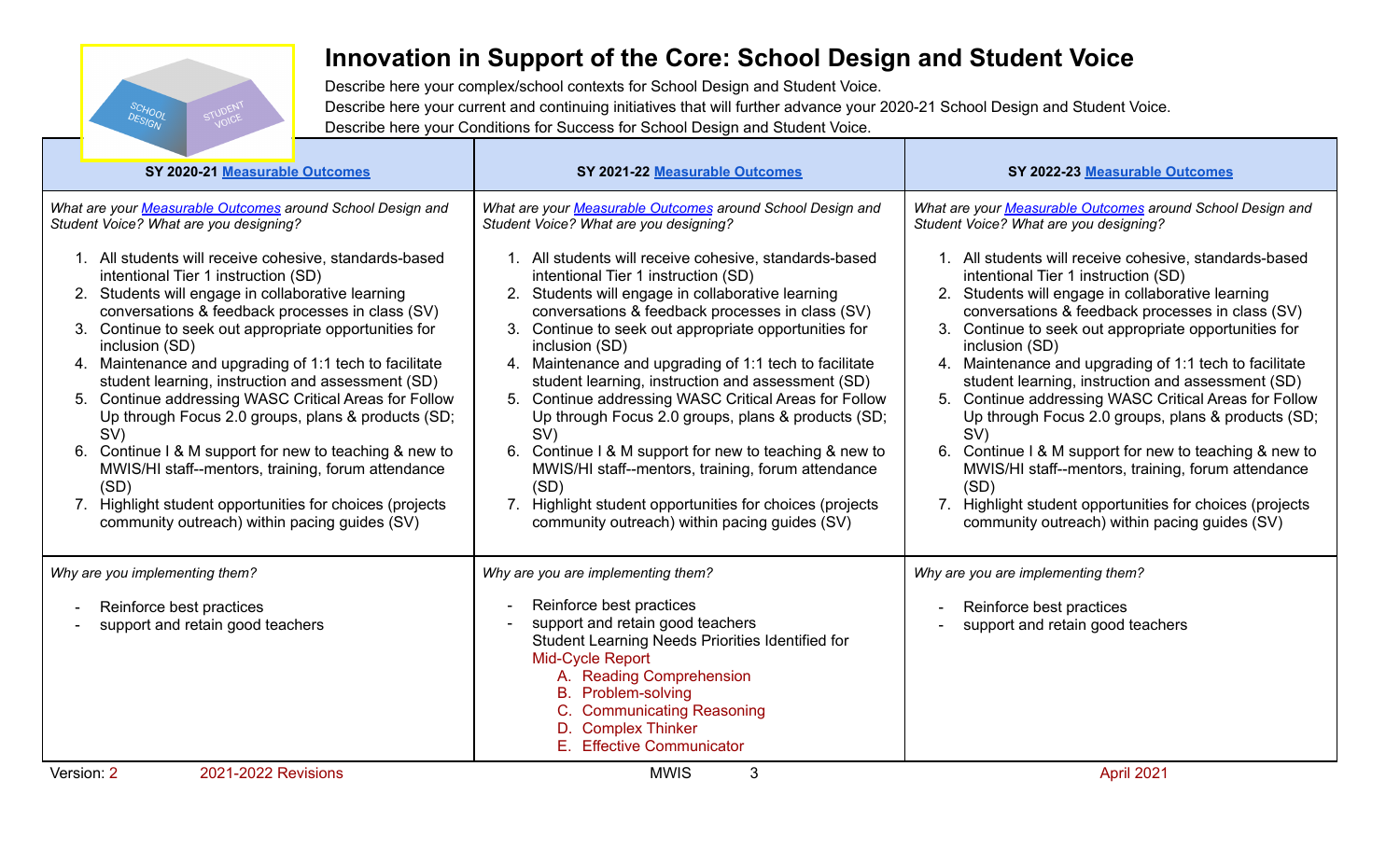|                                                                                                                                                                              | F. Self-directed Learner                                                                                                                                                     |                                                                                                                                                                              |
|------------------------------------------------------------------------------------------------------------------------------------------------------------------------------|------------------------------------------------------------------------------------------------------------------------------------------------------------------------------|------------------------------------------------------------------------------------------------------------------------------------------------------------------------------|
| How will you know that they are causing an improvement?                                                                                                                      | How will you know that they are causing an improvement?                                                                                                                      | How will you know that they are causing an improvement?                                                                                                                      |
| formative and summative assessment data<br>BIC coaching data<br>I&M Survey Results and participation in forums<br>Panorama survey results<br>Data from Focus 2.0 work groups | formative and summative assessment data<br>BIC coaching data<br>I&M Survey Results and participation in forums<br>Panorama survey results<br>Data from Focus 2.0 work groups | formative and summative assessment data<br>BIC coaching data<br>I&M Survey Results and participation in forums<br>Panorama survey results<br>Data from Focus 2.0 work groups |



# **Innovation in Support of the Core: School Design and Student Voice**

*FOCUS ON SY 2020-21:* Crosswalk enabling activities, measurable outcomes, and budget outlay and monitoring.

| <b>Baseline Measurements</b>                                                     | <b>Formative Measures</b>                                                                           | <b>Summative Goals</b>                                                                                                 |
|----------------------------------------------------------------------------------|-----------------------------------------------------------------------------------------------------|------------------------------------------------------------------------------------------------------------------------|
| Strive HI 2020; 2021; 2022<br>LDS--On Track Data<br>  OWL/Coaching Data<br>l GLO | coaching data<br>universal screener/interim assessment data<br>meeting minutes<br><b>ART</b> review | Strive HI 2021; 2022<br>WIDA Access results<br><b>ELL Exit Results</b><br><b>Inclusion Rates</b><br>Panorama, SQS data |

## **Student Outcomes SY 2020-21 SY 2021-2022**

| <b>Measurable Outcome(s)</b>                                                      | <b>Enabling Activity</b>                                                                                                        | <b>Duration</b><br>Fall, Spring,<br>Yearlong | Source of<br><b>Funds</b><br>Program ID | <b>School Monitoring</b><br><b>Activity</b>                                 | <b>Frequency</b><br>Quarter, Semester,<br>Annual | <b>Complex Monitoring Activity</b><br>(to be completed by CAS) |
|-----------------------------------------------------------------------------------|---------------------------------------------------------------------------------------------------------------------------------|----------------------------------------------|-----------------------------------------|-----------------------------------------------------------------------------|--------------------------------------------------|----------------------------------------------------------------|
| Maintain 2019 proficiency rates*<br>for all students in:<br>SBA Math<br>  SBA ELA | . access to and implementation of<br>appropriate, rigorous<br>standards-based curriculum and<br>supplemental materials--digital | year long                                    | <b>WSF</b><br>18902                     | ART--document created<br>by Curriculum Leadership<br>& stored on MWIS Drive | semester                                         |                                                                |

Version: 2 2021-2022 Revisions 2001-0021 Revisions 2021-2021 Revisions 2021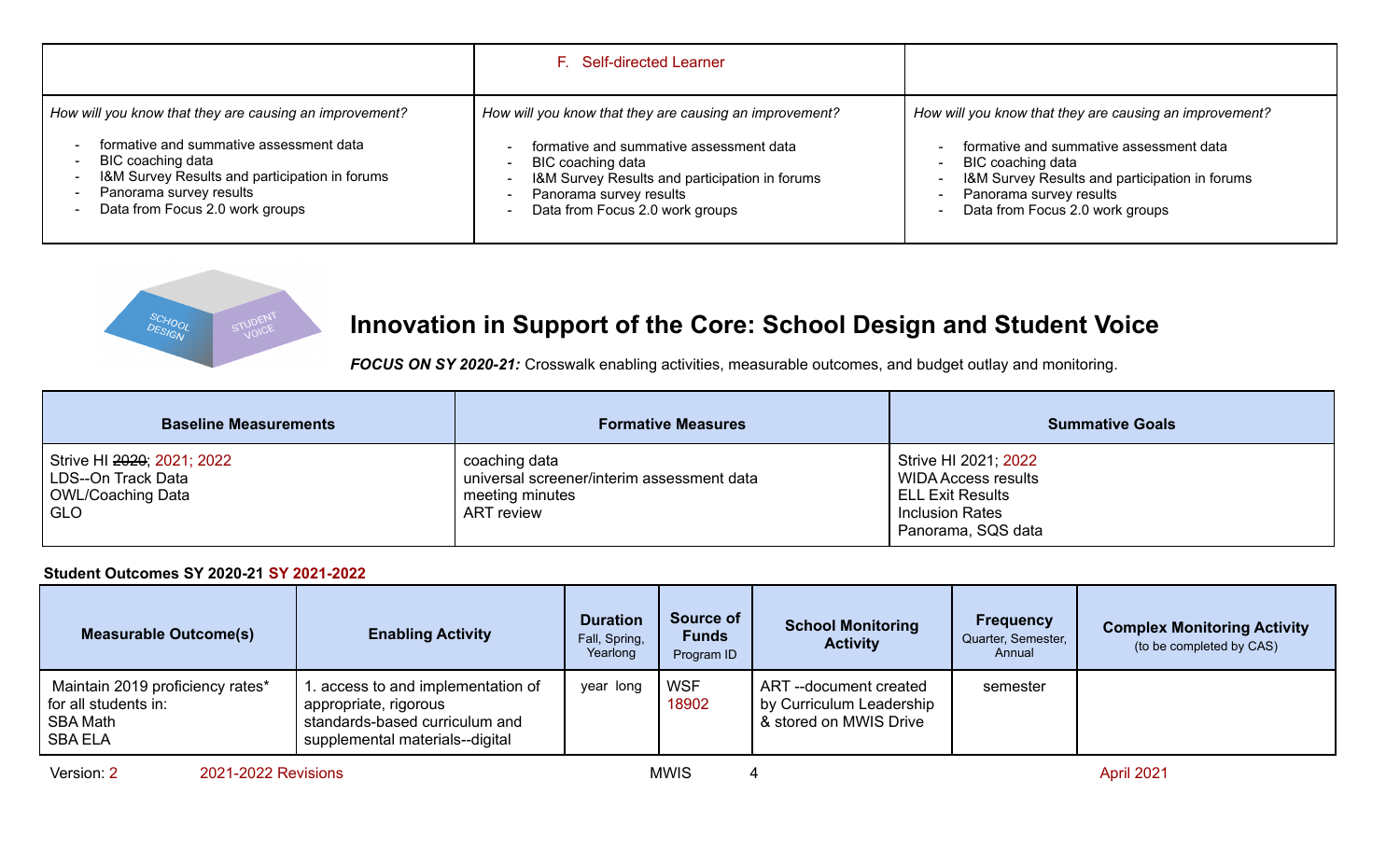| <b>HSA Science</b>                                                                    | and/or print--to support student<br>achievement of content standards                                                                   |                |                                                     |                                                             |          |  |
|---------------------------------------------------------------------------------------|----------------------------------------------------------------------------------------------------------------------------------------|----------------|-----------------------------------------------------|-------------------------------------------------------------|----------|--|
| * no Spring 2020 testing<br>** did not have 95%+ participation<br>rate in Spring 2021 | 2. RTI Tier 1--continued<br>implementation of Instructional<br>Coherence in all classes                                                |                |                                                     | OWL reports; walk<br>throughs by admn, CCs,<br>coaches; ART |          |  |
|                                                                                       | 3. provide access to Universal<br>Screener and skill remediation and<br>support resources                                              |                |                                                     | Minutes; I-Ready reports;<br><b>ART</b>                     |          |  |
|                                                                                       | 4. Staff Data Teams process                                                                                                            |                |                                                     | Minutes; ART                                                |          |  |
| (CNA 11; 14-15)<br>SW <sub>1</sub>                                                    | 5. time for staff to collaborate in<br>analysis of and planning for<br>curriculum, instruction and<br>assessment                       |                |                                                     | 1x semester (November<br>2020 PD day; March 2021            |          |  |
| <b>SW6.1</b><br>SW6.3.4                                                               | 6. maintenance of 1:1 & other tech<br>to support access & implementation                                                               |                |                                                     | ART; PO logs; FA<br>Database                                |          |  |
| Maintain 2019 proficiency rates* for<br>SpEd and ELL students in:<br><b>SBA Math</b>  | 7. provide access to rigorous and<br>appropriate print/digital resources to<br>support student achievement                             | year long      | <b>WSF</b><br>18902                                 | ART; PO logs; walkthrough<br>data                           | semester |  |
| <b>SBA ELA</b><br><b>HSA Science</b><br>*No Spring 2020 testing                       | 8. professional development,<br>coaching and support for staff in<br>Tier 1/Best practices to support all<br>learners, esp. SPED & ELL |                |                                                     | ART; PD records; minutes;<br>walkthrough data               |          |  |
| (CNA11; 14-15)<br>SW <sub>5</sub><br><b>SW6.1</b>                                     | 9. support opportunities for inclusion<br>as appropriate                                                                               |                |                                                     | ART; LDS data                                               |          |  |
| ELL WIDA Access 'On-track' goal<br>SY20-21: 46.09%<br>SY21-22: 53.31%                 | 10. provide access to rigorous and<br>appropriate print/digital resources to<br>support student achievement                            | year long      | <b>WSF</b><br><b>Title III</b><br>Title I:<br>18902 | ART; PO logs; walkthrough<br>data; EL comprehensive<br>plan | semester |  |
| (CNA 15)<br>SW <sub>1</sub>                                                           | 11. ELL summer program<br>11. ELL Summer Program                                                                                       | Summer<br>2020 |                                                     | ELL comprehensive plan                                      |          |  |

Version: 2 2021-2022 Revisions 2001-2022 Revisions 2021 NWIS 5 April 2021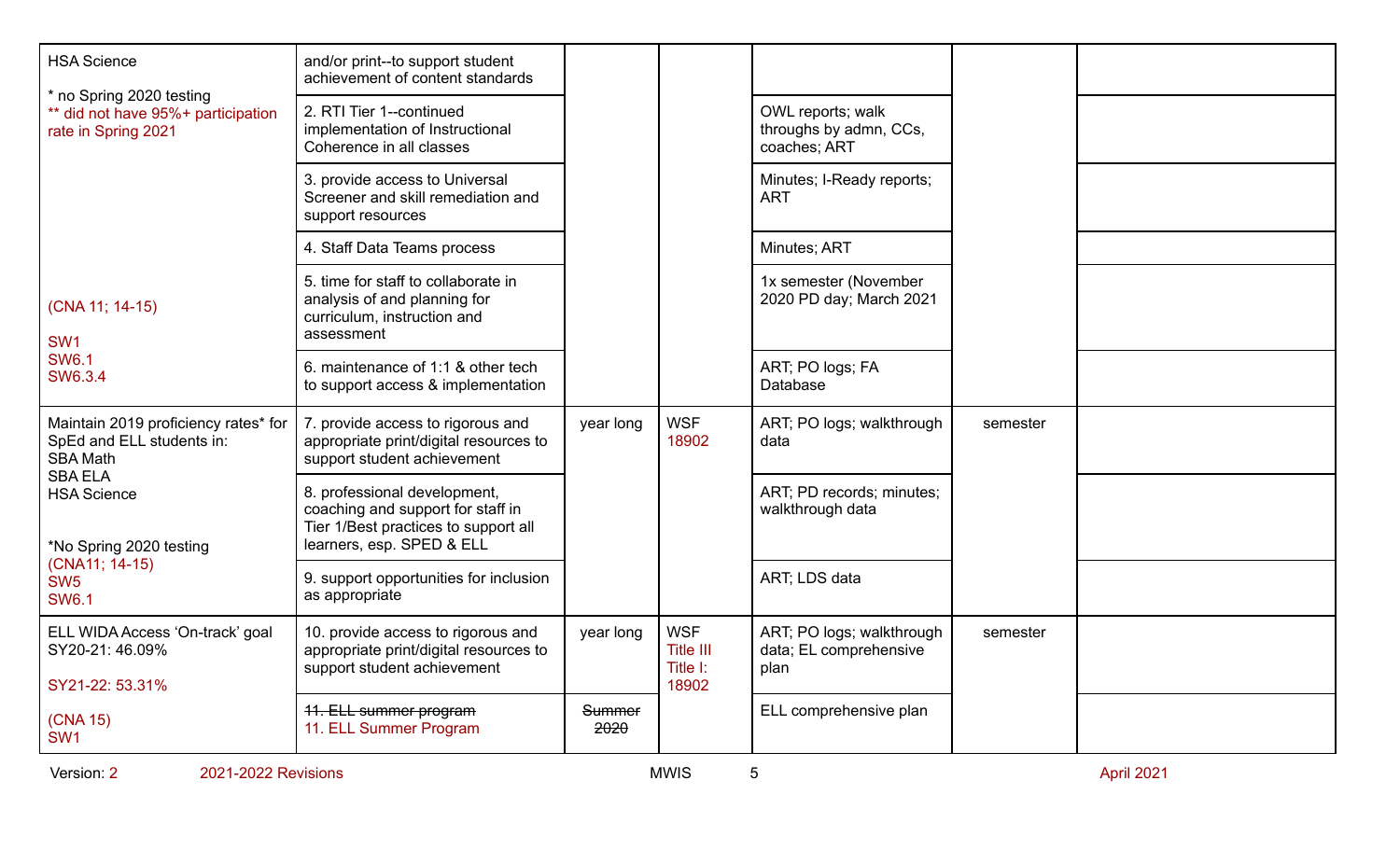| SW <sub>5</sub><br><b>SW6.1</b>                                                                  | 12. professional development,<br>coaching and support for staff in<br>Tier 1/Best practices to support all<br>learners | Summer<br>2021<br>(pending)<br><b>Summer</b><br>2022<br>(pending)<br>year long |                                 | Note: summer school<br>cancelled due to COVID<br>campus closures.<br>ART; minutes; walkthrough<br>data |          |  |
|--------------------------------------------------------------------------------------------------|------------------------------------------------------------------------------------------------------------------------|--------------------------------------------------------------------------------|---------------------------------|--------------------------------------------------------------------------------------------------------|----------|--|
|                                                                                                  | 13. support PD for staff; ELL EAs for<br>each team                                                                     |                                                                                |                                 | ART; minutes                                                                                           |          |  |
| SEL--participation through Wheel                                                                 | 14. access to and implementation of<br>rigorous and appropriate materials                                              | year long                                                                      | <b>WSF</b>                      | Second Step subscription                                                                               | semester |  |
| Staff will implement SEL program<br>and/or activities with support from<br>counseling department | 15. quarterly usage report to<br>Steering<br>regular updates from staff                                                |                                                                                |                                 | Second Step Usage report                                                                               |          |  |
| $(CNA 8-9)$<br>SW6.3.1                                                                           | 16. pre/post survey/feedback from<br>staff & students on<br>impact/effectiveness                                       |                                                                                |                                 | Minutes; Survey results;<br><b>ART</b>                                                                 |          |  |
| Access to & support of student<br>activities outside of classroom<br>instruction                 | 17. continue UPLINKS program &<br>other extracurricular activities for all<br>students                                 | year long                                                                      | WSF;<br><b>UPLINKS</b><br>grant | <b>UPLINKS reports; ART</b>                                                                            | semester |  |
| (CNA 8-9; 23)<br>SW <sub>5</sub><br>SW6.3.1                                                      |                                                                                                                        |                                                                                |                                 |                                                                                                        |          |  |
| <b>AVID</b><br>maintain established school-wide<br>practices                                     | 18. use of binder & tabs;<br>organizational strategies                                                                 | year long                                                                      | <b>WSF</b><br>Title I:<br>18902 | PO logs; AVID report; ART                                                                              | semester |  |

Version: 2 2021-2022 Revisions 2001-2022 Revisions 2021 NWIS 6 April 2021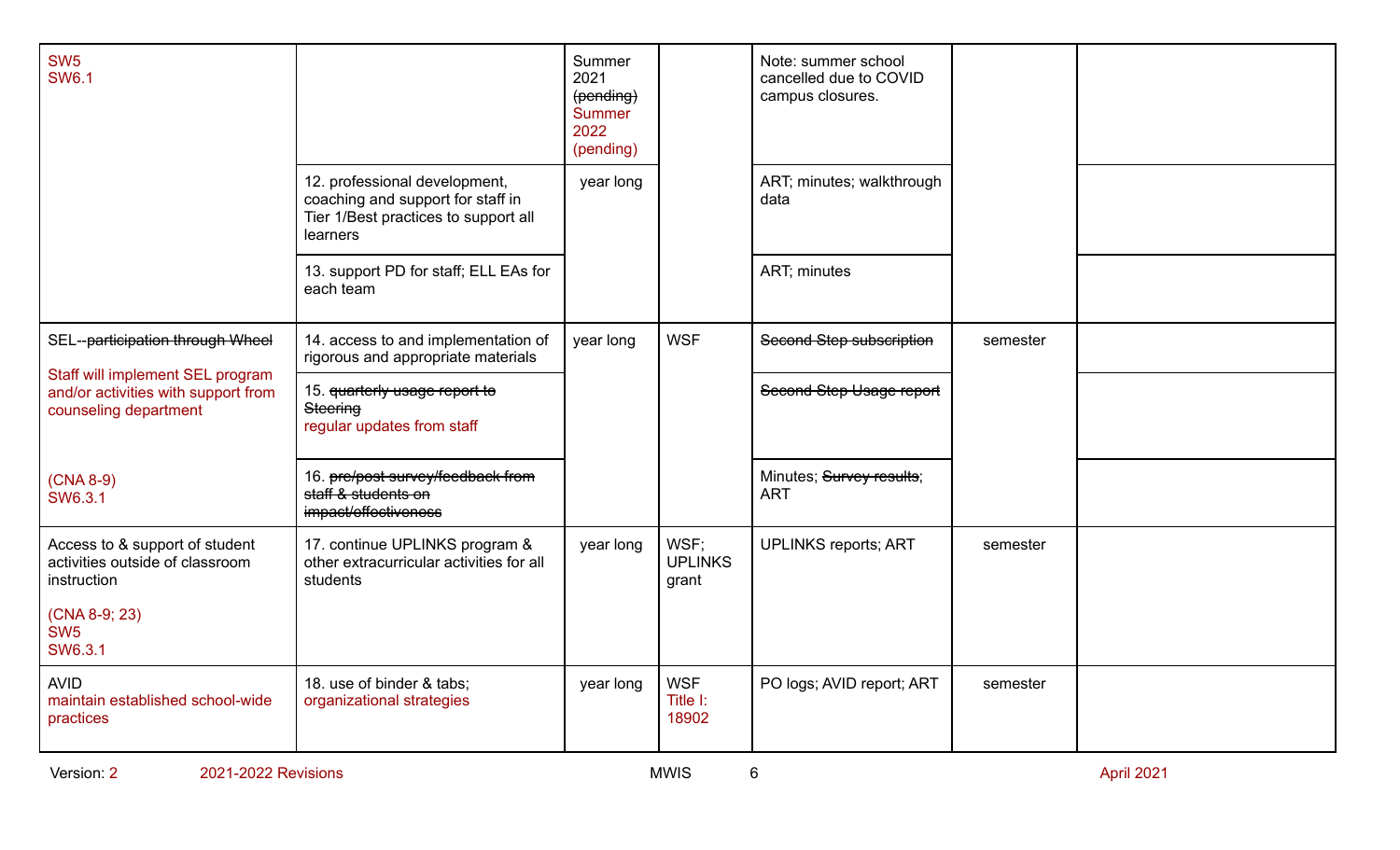| (CNA 23)<br><b>SW6.2</b> | 19. increase student enrollment and<br>support AVID elective classes;<br>tutorology |  |  |  |
|--------------------------|-------------------------------------------------------------------------------------|--|--|--|
|                          | 20. school-wide use of some WICOR  <br>strategies                                   |  |  |  |

## **Staff Outcomes SY 2020-2021; SY 2021-2022**

| <b>Measurable Outcome(s)</b>                                                                                                         | <b>Enabling Activity</b>                                                                                                                | <b>Duration</b><br>Fall, Spring,<br>Yearlong | <b>Source of</b><br><b>Funds</b><br>Program ID | <b>School Monitoring</b><br><b>Activity</b>      | <b>Frequency</b><br>Quarter, Semester,<br>Annual | <b>Complex Monitoring Activity</b><br>(to be completed by CAS) |
|--------------------------------------------------------------------------------------------------------------------------------------|-----------------------------------------------------------------------------------------------------------------------------------------|----------------------------------------------|------------------------------------------------|--------------------------------------------------|--------------------------------------------------|----------------------------------------------------------------|
| 1 & M<br>New Teachers--to profession,                                                                                                | 21. mentoring training for interested<br>staff                                                                                          |                                              | Title III<br>(MDO)                             | JF, PDE3 records                                 | semester                                         |                                                                |
| HIDOE, &/or MWIS--will be<br>provided appropriate support and<br>mentoring                                                           | 22. New Teacher Orientation;<br>mentor forums throughout year                                                                           | <b>July 2020</b><br><b>July 2021</b>         | <b>WSF</b>                                     | sign in sheets; minutes                          |                                                  |                                                                |
| (CNA 6; 23)<br>SW <sub>5</sub>                                                                                                       | 23. support for coaching, classroom<br>visitation                                                                                       | year long                                    | <b>WSF/Title</b><br>III (MDO)                  | Mentor records                                   |                                                  |                                                                |
| AVID PD                                                                                                                              | 24. staff PD as pending outcomes<br>from the Focus 2.0 group                                                                            | year long                                    | <b>WSF</b><br>Title I:                         | AVID report; ART; minutes;<br><b>Action Plan</b> | semester                                         |                                                                |
| Provide support for PD in<br>AVID school-wide practices to<br>support college and career ready<br>student skills and support of AVID | 25. school visitations pending<br>outcomes from by the Focus 2.0<br>group                                                               | 18902                                        |                                                |                                                  |                                                  |                                                                |
| elective classes<br>(CNA 10; 23)<br>SW <sub>2</sub>                                                                                  | 26. continue AVID site committee<br>and/or Focus 2.0 group                                                                              |                                              |                                                |                                                  |                                                  |                                                                |
| Technology                                                                                                                           | 27. repair, maintenance and<br>inventory of current laptops, printers<br>and AV equipment as well as<br>continued support of GoGuardian | year long                                    | <b>WSF</b><br>Title I:<br>18902                | FA database; PO logs;<br><b>ART</b>              | semester                                         |                                                                |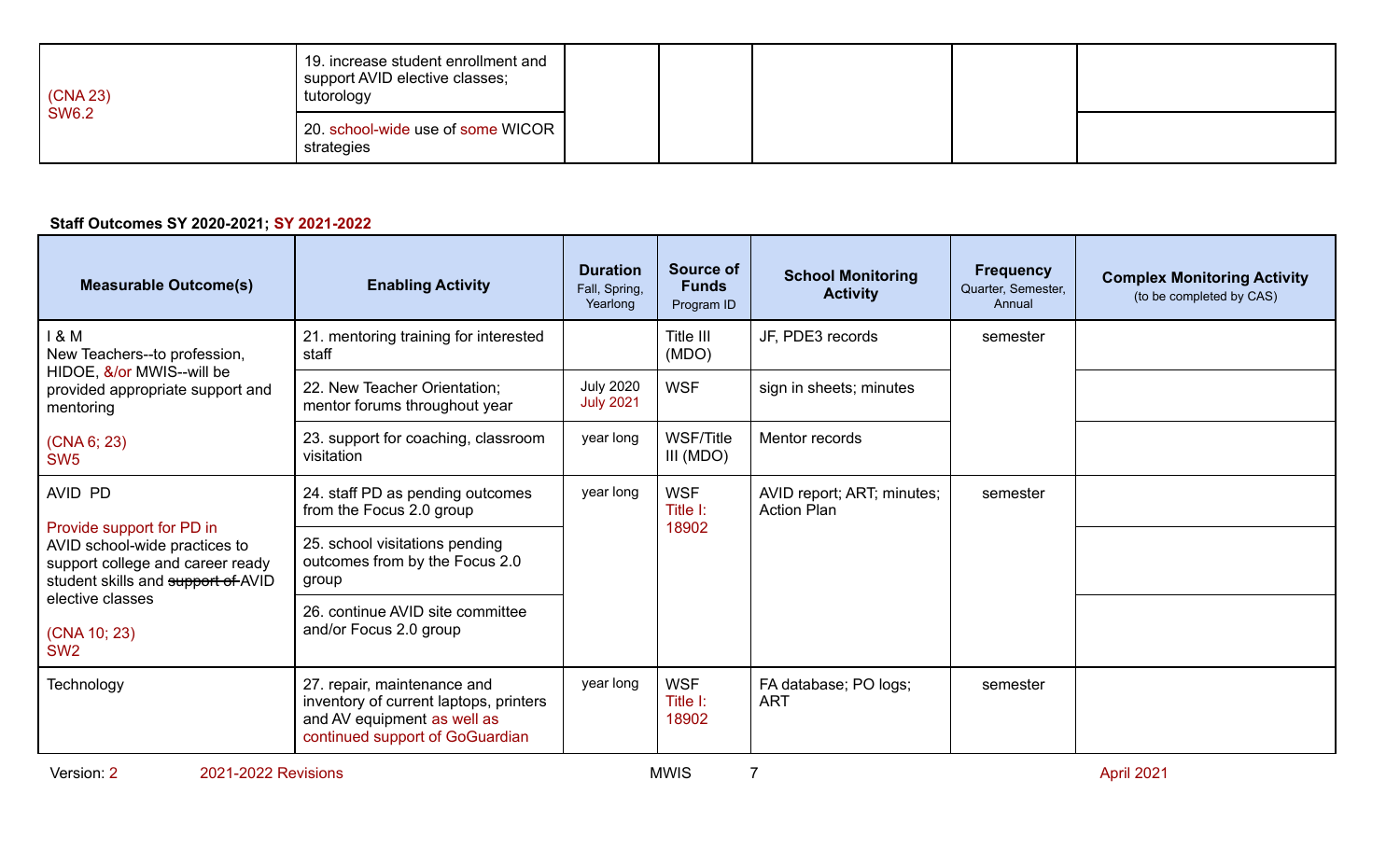| maintaining, updating and using<br>tech to support teacher growth,<br>student learning & achievement                                                                 | subscription for all student<br>Chromebooks                                                                                                                                                                                 |           |                                            |                                         |          |  |
|----------------------------------------------------------------------------------------------------------------------------------------------------------------------|-----------------------------------------------------------------------------------------------------------------------------------------------------------------------------------------------------------------------------|-----------|--------------------------------------------|-----------------------------------------|----------|--|
|                                                                                                                                                                      | 28. maintain laptop carts for all core<br>content classrooms and by request<br>for elective teachers                                                                                                                        |           |                                            |                                         |          |  |
| (CNA 4; 23)<br><b>SW6.1</b>                                                                                                                                          | 29. staff PD to support integration of<br>available tech --curriculum,<br>instruction, assessment                                                                                                                           |           |                                            | ART; PD records                         |          |  |
| Parent Community Outreach &<br>Support<br>Maintain & support                                                                                                         | 30. Band Boosters<br>Robotics/STEM Parents and other<br>parent and family information and<br>support events                                                                                                                 | year long | <b>WSF</b><br>Title I:<br>18935            | ART; minutes; flyers; sign<br>in sheets | semester |  |
| parent-community events                                                                                                                                              | 31. Parent Night Grade 6<br>Open House Grades 7 & 8<br><b>Student Showcase Night</b>                                                                                                                                        |           |                                            |                                         |          |  |
| (CNA 3; 8)<br>SW <sub>2</sub><br>SW <sub>4</sub><br>SW7                                                                                                              | 32. AVID Parent Night<br><b>ELL Night</b><br>M & M Night<br>Math/Algebra 1 Night<br>Reader Boards; SynerVoice-School<br>Messanger<br>Keep staff updated on SCC<br>meetings & concerns                                       |           |                                            |                                         |          |  |
| Continued time & support to<br>implement, monitor and revise<br>Focus 2.0 group individual action<br>plans as well as preparation for<br>Mid-Cycle visit Spring 2022 | 34. SEL--support/time for staff<br>35. Focus 2.0 groups<br>a. GLO--staff level of planning<br>for process<br>b. PBIS--stakeholder survey for<br>targeted behaviors<br>c. HA/wellness--staff<br>information/baseline setting | year long | <b>WSF</b><br>Title I:<br>18902 &<br>18935 | ART; minutes; ActionPlans               | semester |  |
| (CNA 23)                                                                                                                                                             |                                                                                                                                                                                                                             |           |                                            |                                         |          |  |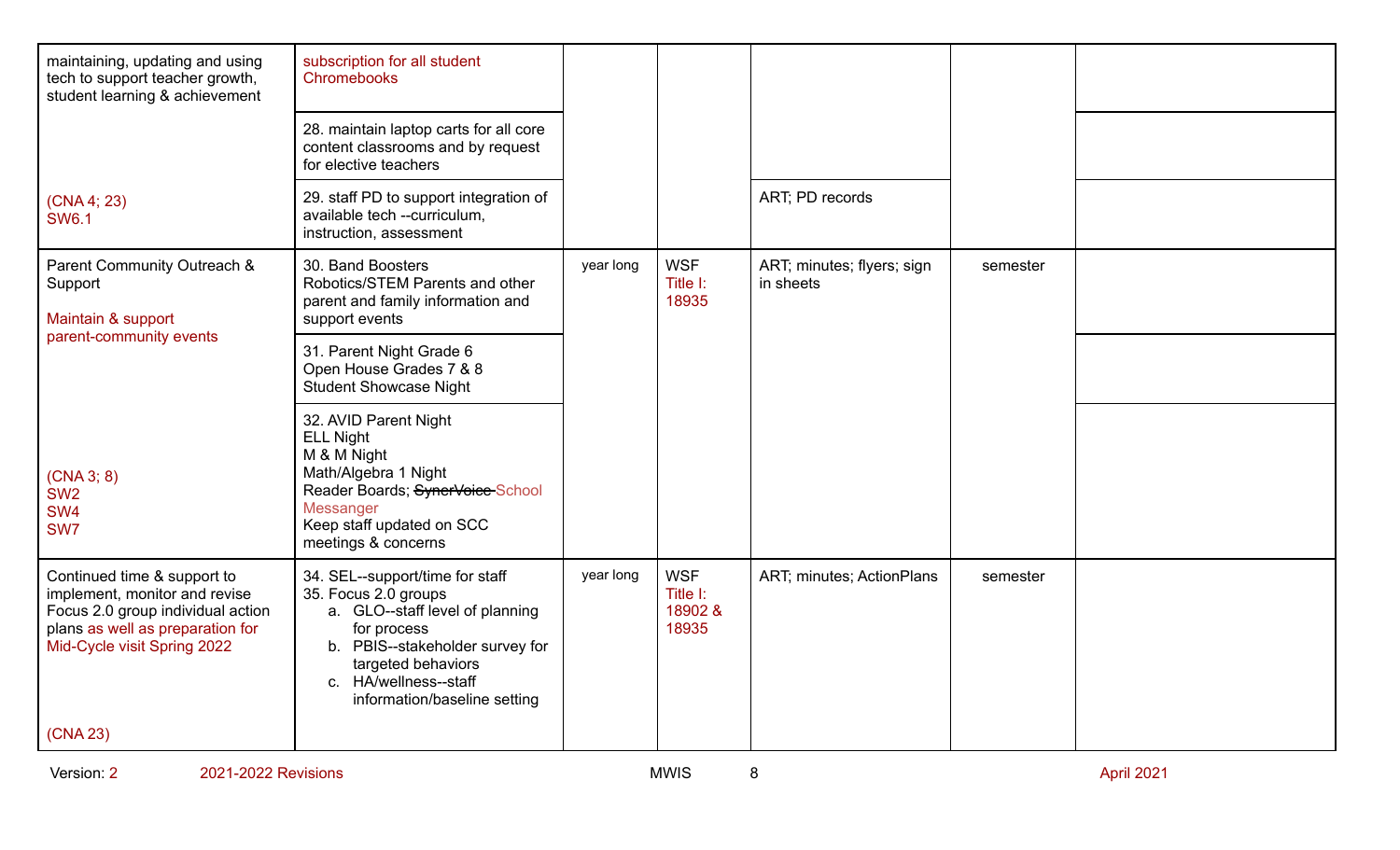| SW <sub>5</sub><br>SW6.3.1<br>SW6.3.2<br>SW6.3.4                                                                                                                                                                      | d. Real-world applications of<br>learning & community<br>connections--staff planning<br>e. RTI Tier 2--planning<br>Bell & Time<br>Data Teams<br>g.                                          |                                                                       |                                 |                           |          |  |
|-----------------------------------------------------------------------------------------------------------------------------------------------------------------------------------------------------------------------|---------------------------------------------------------------------------------------------------------------------------------------------------------------------------------------------|-----------------------------------------------------------------------|---------------------------------|---------------------------|----------|--|
| Continued support of PD for all<br>staff in BIC/Best practices for Tier 1<br>(CNA 10-12; 23)<br><b>SW6.2</b><br>SW6.3.4                                                                                               | 36. subs, travel, coaching                                                                                                                                                                  | year long                                                             | <b>WSF</b><br>Title I:<br>18902 | ART; PD records; minutes  | semester |  |
| Continued PD support in all areas<br>for rigorous standards-based<br>curriculum, instruction and<br>assessment<br>(CNA 10-12; 23)<br><b>SW6.2</b><br>SW6.3.4                                                          | 37. subs, travel, coaching                                                                                                                                                                  | year long                                                             | <b>WSF</b><br>Title I:<br>18902 | ART; PD records; minutes  | semester |  |
| <b>SMP</b><br>Students are supported in<br>1.<br>successfully completing<br>grades 6-8 in three years<br>2. staff understands & uses<br>the program referral<br>process<br>(CNA 10-12; 23)<br><b>SW6.1</b><br>SW6.3.3 | 38. clear identification process<br>39. Provide necessary PD & support<br>for staff to access SMP process<br>40. Provide necessary curriculum &<br>support for program materials &<br>staff | initial<br>inservice<br>Quarter 1;<br>follow up<br>throughout<br>year | <b>WSF</b><br>Title I:<br>18902 | ART; RTI records; minutes | semester |  |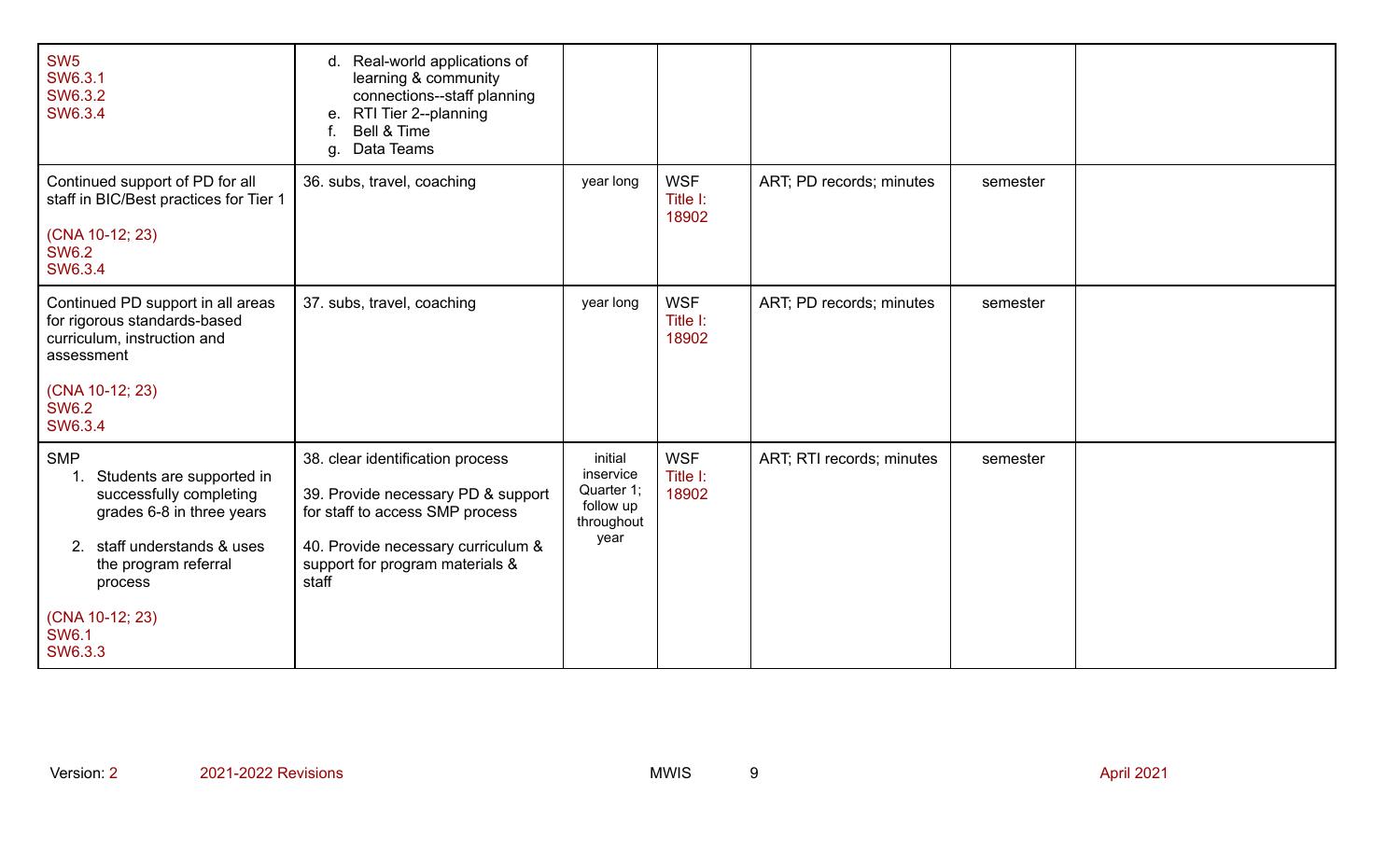# **Pipeline of Emerging Ideas: Pilot Projects and Design Thinking**

When HIDOE references innovation and emerging ideas, the Department is responding to important mindsets that embrace new ideas, replace dated practices, and strive for better solutions. Therefore, the Learning Organization must be prepared to uphold innovative learning environments that elevate a school's collective work, expand capacity to improve, and continuously advance student learning.

As the HIDOE 2030 Promise Plan is finalized, a "Forward Focused" Plan will be drafted to help school communities open conversations about the *Pipeline of Emerging Ideas*.

| <b>School Ideas for Innovation and Pilot Projects</b>                                                                                                                                                                                                                                         | <b>Conditions for Success</b>                |
|-----------------------------------------------------------------------------------------------------------------------------------------------------------------------------------------------------------------------------------------------------------------------------------------------|----------------------------------------------|
| While referencing the "Forward Focused" Plan, please describe your school's ideas around<br>innovation and pilot projects. Your draft will be a valuable tool to collect feedback and solicit support<br>from the Complex Area Superintendent, parents, students, and community stakeholders. | Please describe your Conditions for Success: |
| <b>Brainstorm PRE COVID Closure</b><br>1. pathways/academies like MHS<br>2. PBL/Middle School IDUs<br>3. AVID expansion & saturation<br>4. STEM/STEAM expansion<br>5. service club expansion                                                                                                  |                                              |
| <b>IDEAS from Curriculum Leadership</b>                                                                                                                                                                                                                                                       |                                              |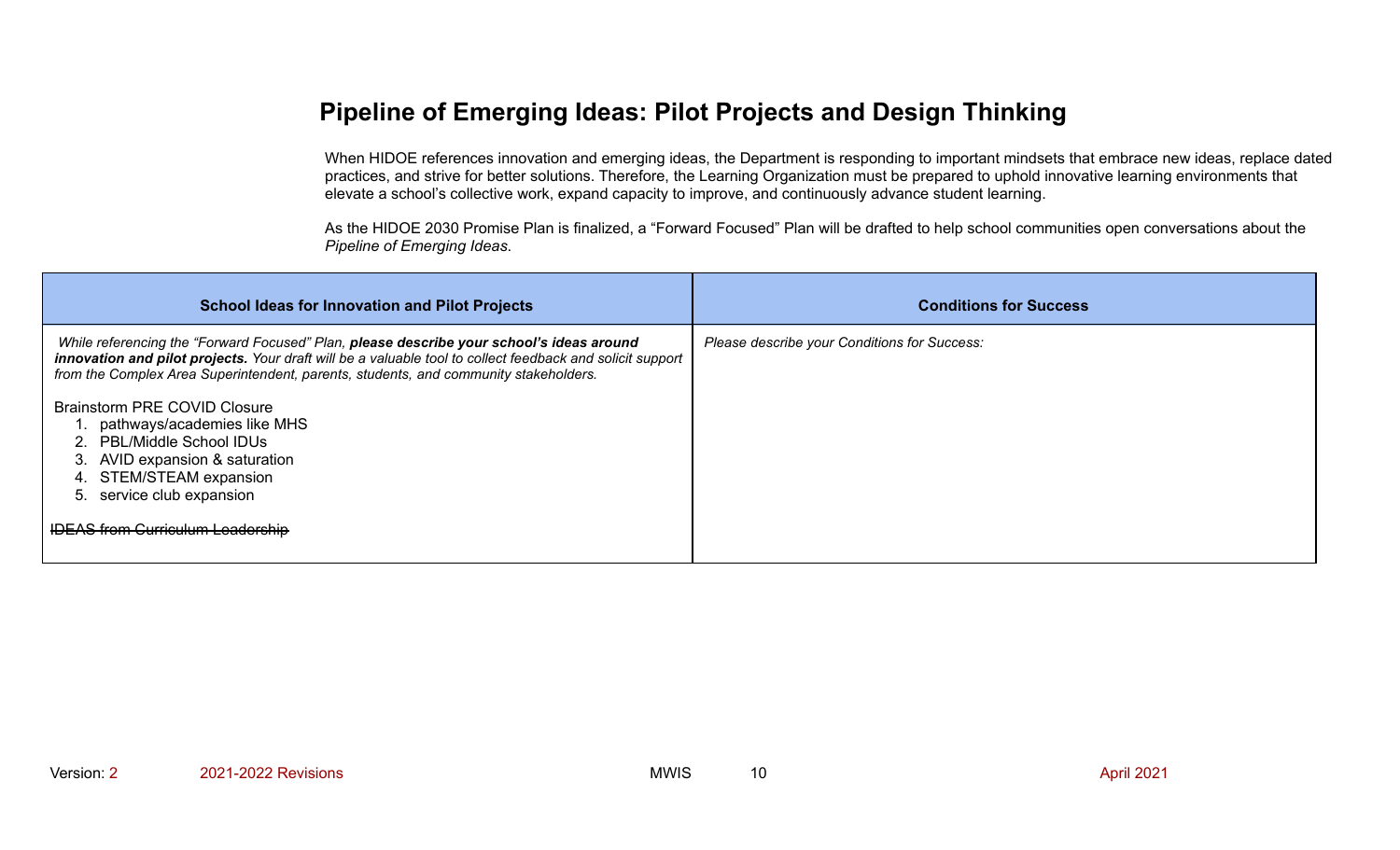## **Title I Addendum to the 2021 Academic Plan (AcPlan), School Year 2021-22**

**School Name: Maui Waena Intermediate School Date: April 16, 2021**

## **Directions:**

- 1. All schoolwide (SW) program plan requirements must be addressed in the AcPlan and/or through other evidence.
- 2. Within the AcPlan, label locations where SW program plan requirements are addressed, if applicable (e.g. SW 5, SW 6, SW 7).
- 3. On this document, summarize locations in the AcPlan and other evidence that SW program plan requirements are addressed.

| <b>SW Program Plan Requirements (ESSA 1114(b))</b>                                                                                                                                                                                                                                                                                                                                                                                                                                                                                        | <b>Location in the AcPlan</b><br>where the SW Program<br><b>Plan Requirement is</b><br>addressed<br>(e.g. page #, section)                                                                          | Other evidence that the SW<br><b>Program Plan Requirement is</b><br>addressed<br>(e.g. CNA, SCC Assurances)                                                                                                         |
|-------------------------------------------------------------------------------------------------------------------------------------------------------------------------------------------------------------------------------------------------------------------------------------------------------------------------------------------------------------------------------------------------------------------------------------------------------------------------------------------------------------------------------------------|-----------------------------------------------------------------------------------------------------------------------------------------------------------------------------------------------------|---------------------------------------------------------------------------------------------------------------------------------------------------------------------------------------------------------------------|
| SW 1: The school's Academic Plan is based on a comprehensive needs<br>assessment of the entire school that takes into account information on the<br>academic achievement of children in relation to the challenging State academic<br>standards, particularly the needs of those children who are failing, or are at-risk<br>of failing to meet the challenging academic standards.                                                                                                                                                       | Measurable Outcome (MO) 1:<br>maintain 2019 SBA & HSA<br>proficiency rates for all<br>students. (pp. 4-5; EA1-6)<br>MO 3: work towards ELL<br>WIDA on track goal for<br>SY21-22 (pp. 5-6; EA 10-13) | CNA p. 11; 14-15                                                                                                                                                                                                    |
| SW 2: The school's Academic Plan is developed with the involvement of<br>parents and other members of the community to be served and individuals who<br>will carry out such plan, including teachers, principals, other school leaders,<br>paraprofessionals, complex area staff, to the extent feasible, and if appropriate,<br>specialized instructional support personnel, technical assistance providers,<br>school staff, if the plan relates to a secondary school, students, and other<br>individuals as determined by the school. | MO 10: maintain $&$ support<br>parent-community events (p.<br>$8; EA 30-32)$                                                                                                                        | SCC minutes & agendas published<br>on mauiwaena.com<br>CNA p. 3; 8                                                                                                                                                  |
| SW 3: The school's Academic Plan and its implementation shall be regularly<br>monitored and revised as necessary based on student needs to ensure that all<br>students are provided opportunities to meet the challenging State academic<br>standards                                                                                                                                                                                                                                                                                     | <b>AcPlan Formative Measures:</b><br>p. 4                                                                                                                                                           | The ART review document used<br>throughout AcPlan as a school<br>monitoring activity for all<br>measurable outcomes & enabling<br>activities; is shared with all staff<br>through MWIS staff folder on K12<br>drive |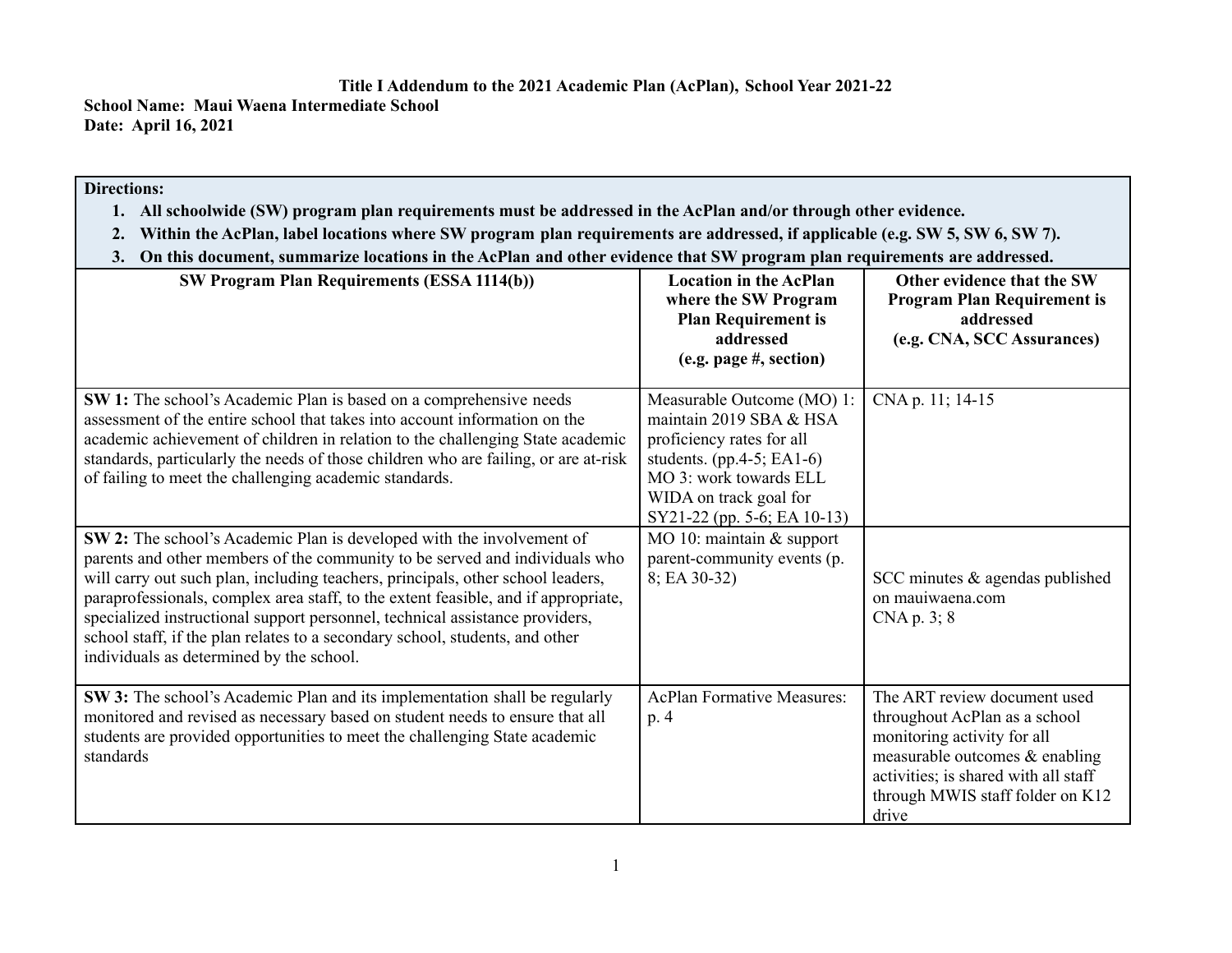## **Title I Addendum to the 2021 Academic Plan (AcPlan), School Year 2021-22**

## **School Name: Maui Waena Intermediate School Date: April 16, 2021**

| SW 4: The school's Academic Plan is available to the Hawaii Department of<br>Education, parents, and the public and the information contained in such plan is<br>in an understandable and uniform format and, to the extent practicable,<br>provided in a language that the parents can understand.                                                                                                                                                                                                                           | $MO 10$ : maintain & support<br>parent-community events (p.<br>$8; EA 30-32)$                                                                                                                                                                                                                                                                                                                                                                                                                                                                                                                                                        | The latest Academic Plan is shared<br>on the school website & with the<br>SCC; SCC minutes & agendas are<br>published on the school website.                                                                                        |
|-------------------------------------------------------------------------------------------------------------------------------------------------------------------------------------------------------------------------------------------------------------------------------------------------------------------------------------------------------------------------------------------------------------------------------------------------------------------------------------------------------------------------------|--------------------------------------------------------------------------------------------------------------------------------------------------------------------------------------------------------------------------------------------------------------------------------------------------------------------------------------------------------------------------------------------------------------------------------------------------------------------------------------------------------------------------------------------------------------------------------------------------------------------------------------|-------------------------------------------------------------------------------------------------------------------------------------------------------------------------------------------------------------------------------------|
| SW 5: If appropriate and applicable, the Academic Plan is developed in<br>coordination and integration with other federal, state, and local services,<br>resources, and programs (e.g., programs supported under this Act, violence<br>prevention programs, nutrition programs, housing programs, Head Start<br>programs, adult education programs, career and technical education programs,<br>and schools implementing comprehensive support and improvement activities<br>or targeted support and improvement activities). | MO 2: maintain 2019<br>proficiency rates for IDEA<br>and EL students $(p. 5; EA7-9)$<br>Measurable Outcome 3: work<br>towards ELL WIDA on track<br>goal for SY21-22 (pp. 5-6;<br>EA 10-13)<br>MO 7: new teachers--- to<br>profession, HIDOE &/or<br>MWIS-will be provided<br>appropriate support $\&$<br>mentoring $(p. 7; EA21-23)$<br>MO 9: maintain, update $&$ use<br>tech to support teacher<br>growth, student learning &<br>achievement (p. 8; EA $27-29$ )<br>MO 11: continued time $\&$<br>support to implement,<br>monitor & revise Focus<br>Group action plans as well as<br>prepare for Mid Cycle Visit p.<br>8: EA34-35 | <b>SCC</b> Assurances<br>SCC minutes $\&$ agendas published<br>on school website<br>ART review document in MWIS<br>Staff shared folder on K12<br>drive—available to all staff<br>members<br>CNA, p. 23<br>2019 MWIS WASC Self Study |
| SW 6: The Academic Plan includes a description of the strategies that the<br>school will be implementing to address school needs, including a description of<br>how such strategies will-<br>(i) provide opportunities for all children, including each of the subgroups of<br>students (i.e. economically disadvantaged, major racial and ethnic groups,                                                                                                                                                                     | MO 1: maintain 2019 SBA &<br>HSA proficiency rates for all<br>students. (pp. 4-5; EA1-6)<br><b>MO 2: maintain 2019</b><br>proficiency rates for IDEA<br>and EL students $(p. 5; EA7-9)$                                                                                                                                                                                                                                                                                                                                                                                                                                              | CNA pp.10-15; 23<br>2019 MWIS WASC Self Study<br>SCC minutes & agendas published<br>on school website<br>ART review document shared in<br>MWIS staff folder on K12 drive                                                            |
| children with disabilities, English learners) to meet the challenging State                                                                                                                                                                                                                                                                                                                                                                                                                                                   |                                                                                                                                                                                                                                                                                                                                                                                                                                                                                                                                                                                                                                      |                                                                                                                                                                                                                                     |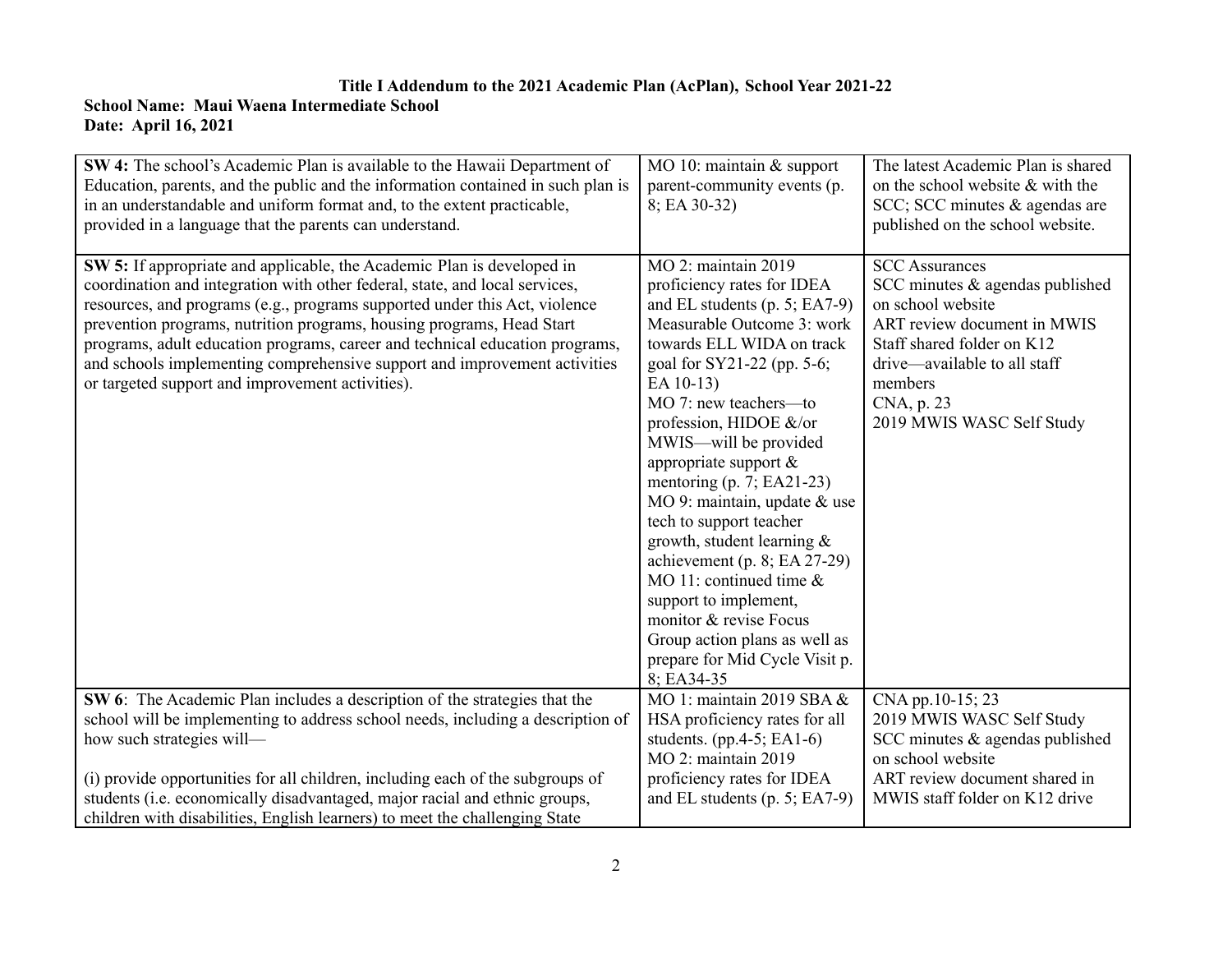### **Title I Addendum to the 2021 Academic Plan (AcPlan), School Year 2021-22 School Name: Maui Waena Intermediate School Date: April 16, 2021**

| academic standards;                                                                  | Measurable Outcome 3: work       |  |
|--------------------------------------------------------------------------------------|----------------------------------|--|
|                                                                                      | towards ELL WIDA on track        |  |
| (ii) use methods and instructional strategies that strengthen the academic           | goal for SY21-22 (pp. 5-6;       |  |
| program in the school, increase the amount and quality of learning time, and         | EA 10-13)                        |  |
| help provide an enriched and accelerated curriculum, which may include               | MO 3: work towards ELL           |  |
| programs, activities, and courses necessary to provide a well-rounded                | WIDA on track goal for           |  |
| education; and                                                                       | SY21-22 (pp. 5-6; EA 10-13)      |  |
|                                                                                      | MO 6: maintain established       |  |
| (iii) address the needs of all children in the school, but particularly the needs of | school-wide AVID practices       |  |
| those at risk of not meeting the challenging State academic standards, through       | pp. 6-7; EA18-20                 |  |
| activities which may include—                                                        | EA 17: continue UPLINKS &        |  |
| (I) counseling, school-based mental health programs, specialized                     | other extracurricular activities |  |
| instructional support services, mentoring services, and other                        | for all students                 |  |
| strategies to improve students' skills outside the academic subject                  | MO 7: new teachers-to            |  |
| areas;                                                                               | profession, HIDOE &/or           |  |
| (II) preparation for and awareness of opportunities for postsecondary                | MWIS—will be provided            |  |
| education and the workforce, which may include career and                            | appropriate support $\&$         |  |
| technical education programs and broadening secondary school                         | mentoring $(p. 7; EA21-23)$      |  |
| students' access to coursework to earn postsecondary credit while                    | MO 9: maintain, update & use     |  |
| still in high school (such as Advanced Placement, International                      | tech to support teacher          |  |
| Baccalaureate, dual or concurrent enrollment, or early college high                  | growth, student learning $\&$    |  |
| schools);                                                                            | achievement (p. 8; EA 27-29)     |  |
| (III) implementation of a schoolwide tiered model to prevent and address             | MO 11: continued time $\&$       |  |
| problem behavior, and early intervening services, coordinated with                   | support to implement,            |  |
| similar activities and services carried out under the Individuals                    | monitor & revise Focus           |  |
| with Disabilities Education Act (20 U.S.C. 1400 et seq.);                            | Group action plans as well as    |  |
| professional development and other activities for teachers,<br>(IV)                  | prepare for Mid Cycle Visit p.   |  |
| paraprofessionals, and other school personnel to improve                             | 8; EA34-35                       |  |
| instruction and use of data from academic assessments, and to                        | MO 12: Continued support of      |  |
| recruit and retain effective teachers, particularly in high-need                     | PD for all staff in BIC/best     |  |
| subjects; and                                                                        | practices for Tier 1 p. 9 EA 36  |  |
| (V) strategies for assisting preschool children in the transition from early         | MO 13: continued PD support      |  |
| childhood education programs to local elementary school                              | in all areas for rigorous        |  |
| programs;                                                                            | standards-based curriculum,      |  |